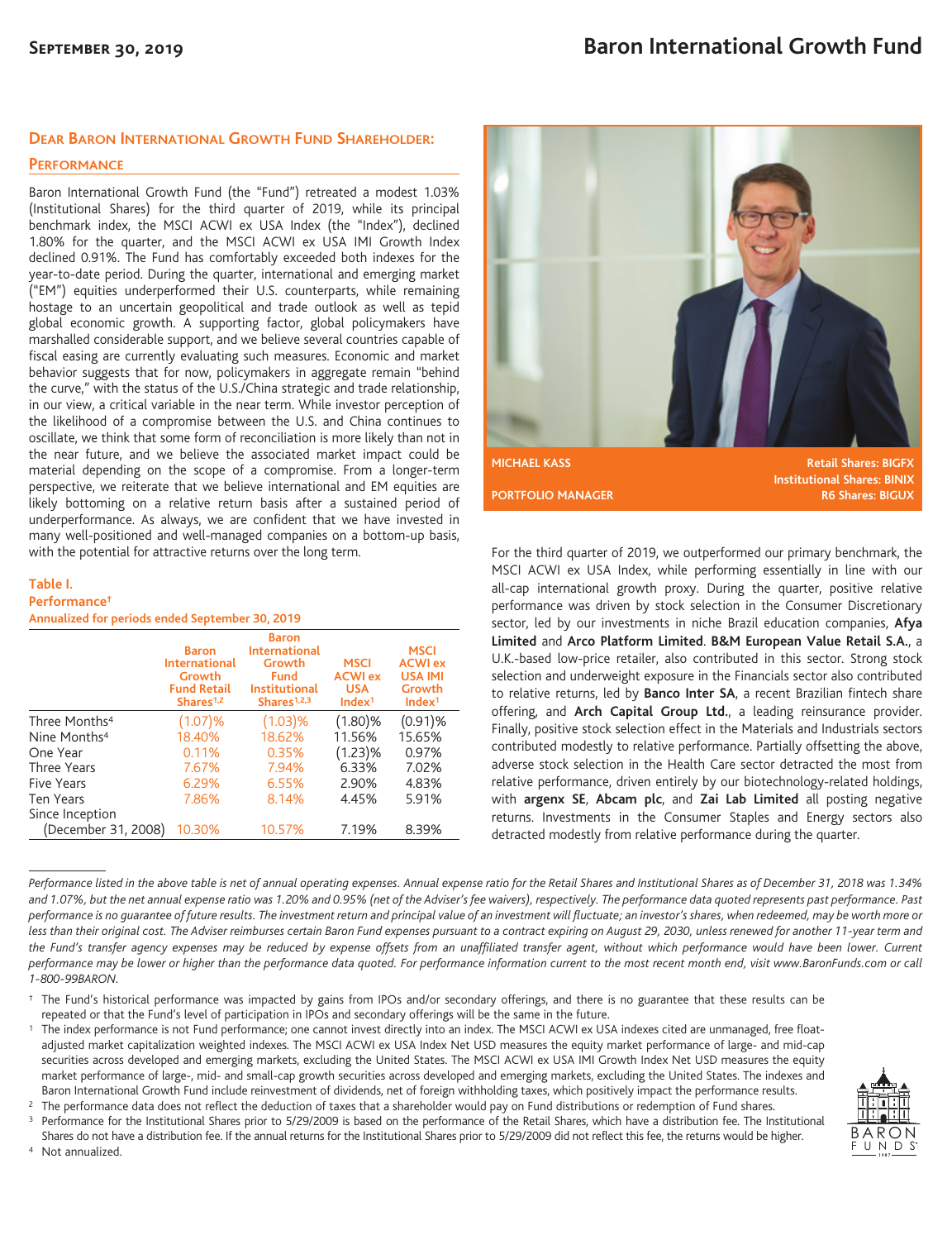# **Baron International Growth Fund**

From a country perspective, stock selection in Brazil contributed the most to positive relative performance, with the above-mentioned positions as well as **PagSeguro Digital Ltd**., another fintech theme investment, driving returns. Stock selection in Germany and the U.K. also contributed positively. Offsetting a portion of the above, adverse stock selection effect in Japan and Norway, as well as our modest exposure to Argentina, detracted from relative performance.

#### **Table II.**

#### **Top contributors to performance for the quarter ended September 30, 2019**

|                                | Percent<br><b>Impact</b> |
|--------------------------------|--------------------------|
| Afya Limited                   | 0.63%                    |
| Square Enix Holdings Co., Ltd. | 0.39                     |
| <b>RIB Software SE</b>         | 0.28                     |
| PagSeguro Digital Ltd.         | 0.26                     |
| Arco Platform Limited          | 0.25                     |

**Afya Limited** is the leading medical education group in Brazil, with 16 undergraduate and graduate campuses across 12 Brazilian states. Afya offers undergraduate and graduate courses as well as residency preparatory and specialization programs. Its stock was up in the quarter after the company's IPO. We find medical education in Brazil attractive due to limited supply/ rapidly growing demand dynamics – Brazil is understaffed with doctors – and Afya's cross-selling opportunity with regard to residency preparatory and graduate programs suggests a long runway for growth.

Japanese video game company **Square Enix Holdings Co., Ltd.** delivered strong performance during the quarter after the successful launch of mobile title *Dragon Quest Walk*, which became one of the best-selling games worldwide and boosted market confidence in the company's previously lagging mobile division. We remain confident in Square Enix due to its deep pipeline of new launches to support its growth over the coming years.

Shares of **RIB Software SE** contributed to performance during the quarter after delivering growth that exceeded Street expectations in the company's cloud-based platform offerings. We think RIB is well positioned to continue converting users to its profitable cloud SaaS service and expanding into additional markets such as Asia. We remain confident that RIB is in the early innings of growth in a large construction software industry.

**PagSeguro Digital Ltd.** provides digital payment solutions to small and micro merchants in Brazil. Shares contributed to performance due to strong momentum in key performance indicators, including net client additions and average take rate. These indicators suggest the company is less susceptible to competition than feared. During the quarter, PagSeguro also announced strong traction in its recently launched banking offering, PagBank, which increases the company's addressable market and provides a new avenue for growth.

**Arco Platform Limited** is a Brazilian education technology company providing educational content and software solutions to K-12 private schools. It offers a one-stop shop for schools, replacing several publishing and system vendors. Shares of Arco contributed to performance, as the company continued executing on its platform strategy via two new acquisitions and made progress in gaining regulatory approval of the Positivo acquisition. We remain excited about Arco's long runway to continue disrupting the legacy book publishing industry with its modern digital learning platform.

# **Table III.**

**Top detractors from performance for the quarter ended September 30, 2019**

|                 | Percent<br><b>Impact</b> |
|-----------------|--------------------------|
| argenx SE       | $-0.44%$                 |
| Golar LNG Ltd.  | $-0.35$                  |
| NEXON Co., Ltd. | $-0.30$                  |
| Wix.com Ltd.    | $-0.24$                  |
| YPF S.A.        | $-0.23$                  |

**argenx SE** is a Dutch biotechnology company dedicated to developing biologics to treat immunological disorders and cancer. Weak performance in the quarter was due to a lack of catalyst flows and some reversion to the mean as growth stocks traded down. We believe that argenx's FcRn platform is one of the most valuable assets in the biotechnology development space, and we retain conviction.

**Golar LNG Ltd.** owns and operates a fleet of liquefied natural gas ("LNG") vessels and Golar Hilli, the world's first floating liquefaction unit ("FLNG"). Shares fell due to weakness in the LNG shipping market. After Hilli's successful proof of concept, we expect Golar to convert more of its old vessels into FLNGs at potentially attractive returns, and capture a larger portion of the LNG supply chain over time. We believe Golar is trading below its asset value and can create significant equity value with its FLNG projects, Golar Power projects, and spinoff of its shipping unit.

Shares of **NEXON Co., Ltd.**, a Japanese video game publisher of online games for PC and mobile, declined during the quarter due to weak performance of its key PC video game, *Dungeon Fighter*, in China. The lack of major releases also weighed on investor sentiment. We retain conviction in NEXON's long-term successful track record of game development and believe that the stock will re-rate in the upcoming quarters from new growth drivers through new titles.

**Wix.com Ltd.** provides an operating system to help micro-businesses build and maintain websites and operate their businesses. Wix has over 145 million registered users and over 4 million premium users. Shares detracted as the market rotation out of growth and internet stocks weighed on performance. We retain conviction in Wix as it expands its platform to target professional website builders and agencies in addition to do-it-yourself customers, increasing its total addressable market multi-fold while continuing to rapidly introduce new features and products.

**YPF S.A.** is an integrated oil & gas company focused on developing hydrocarbon fields in Argentina. Shares of YPF declined during the quarter after an opposition party candidate won primary elections by a surprisingly large margin. Election results led to significant devaluation of the local currency and expectations of significant deterioration in macro-economic conditions. We sold our shares in the company, given the greater uncertainty about the investment climate and the policy path on fuel prices.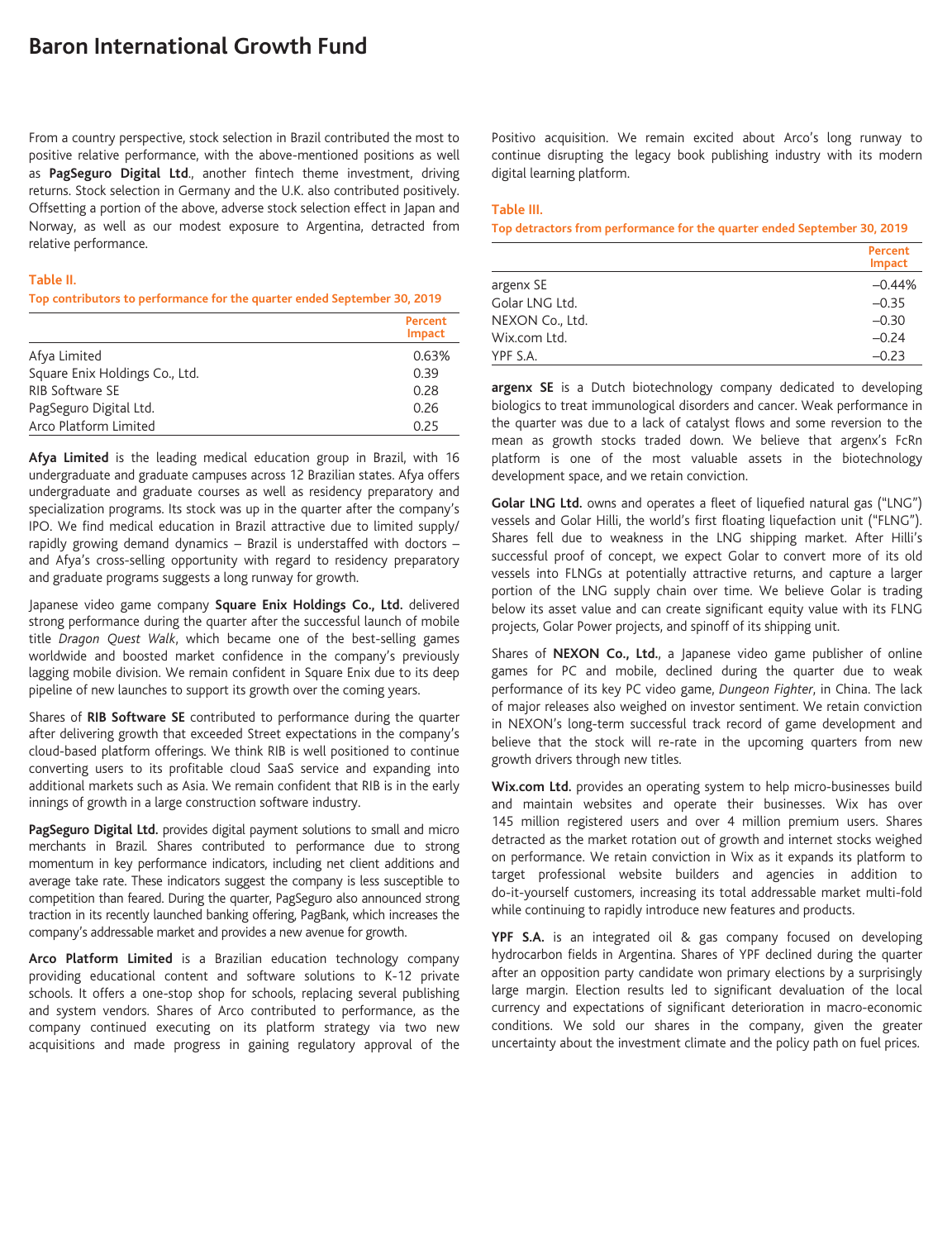## **PORTFOLIO STRUCTURE**

#### **Table IV.**

#### **Top 10 holdings as of September 30, 2019 – Developed Countries**

|                                       | <b>Percent of</b><br><b>Net Assets</b> |
|---------------------------------------|----------------------------------------|
| <b>RIB Software SE</b>                | 2.7%                                   |
| Astra7eneca PLC                       | 2.5                                    |
| Constellation Software, Inc.          | 2.3                                    |
| Takeda Pharmaceutical Company Limited | 2.1                                    |
| argenx SE                             | 1.8                                    |
| Trainline Plc                         | 1.8                                    |
| Linde Public Limited Company          | 1.8                                    |
| Experian plc                          | 1.7                                    |
| Keyence Corporation                   | 1.6                                    |
| B&M European Value Retail S.A.        | 1.6                                    |

#### **Table V.**

**Top five holdings as of September 30, 2019 – Emerging and Frontier Countries**

|                                    | <b>Percent of</b><br><b>Net Assets</b> |
|------------------------------------|----------------------------------------|
| Afya Limited                       | 2.3%                                   |
| Arco Platform Limited              | 1.6                                    |
| Petroleo Brasileiro S.A. Petrobras | 1.4                                    |
| Copa Holdings, S.A.                | 1.3                                    |
| Zai Lab Limited                    | 12                                     |

#### **Table VI.**

**Percentage of securities in developed markets as of September 30, 2019**

|                      | <b>Percent of</b><br><b>Net Assets</b> |
|----------------------|----------------------------------------|
| United Kingdom       | 14.5%                                  |
| Japan                | 12.9                                   |
| France               | 7.9                                    |
| Germany              | 5.8                                    |
| Canada               | 4.6                                    |
| <b>United States</b> | 3.9                                    |
| Netherlands          | 3.6                                    |
| Spain                | 3.1                                    |
| Switzerland          | 2.6                                    |
| Israel               | 2.4                                    |
| Ireland              | 2.2                                    |
| Norway               | 2.1                                    |
| Australia            | 1.3                                    |
| Sweden               | 1.1                                    |
| Belgium              | 0.9                                    |
| Finland              | 0.5                                    |

## **Baron International Growth Fund**

**Table VII.**

| Percentage of securities in emerging and frontier markets as of September 30, 2019 |                                 |
|------------------------------------------------------------------------------------|---------------------------------|
|                                                                                    | Percent of<br><b>Net Assets</b> |
| China                                                                              | 9.4%                            |
| Brazil                                                                             | 8.2                             |
| India                                                                              | 5.8                             |
| Panama                                                                             | 1.3                             |
| Russia                                                                             | 1.1                             |
| Korea                                                                              | 0.7                             |
| United Arab Emirates                                                               | 0.7                             |
| Argentina                                                                          | 0.5                             |
| Indonesia                                                                          | 0.5                             |
| Mexico                                                                             | 0.3                             |
| Nigeria                                                                            | 0.0                             |

*Exposure by Market Cap:* The Fund may invest in companies of any market capitalization, and we strive to maintain broad diversification by market cap. At the end of the third quarter, the Fund's median market cap was \$9.9 billion, and we were invested 52.7% in large- and giant-cap companies, 33.5% in mid-cap companies, and 11.7% in small- and micro-cap companies, as defined by Morningstar, with the remainder in cash.

### **RECENT ACTIVITY**

In recent quarters, we have endeavored to increase our position concentration with an emphasis on quality and compound return potential, while reducing the overall number of investments in the portfolio. Further, given the increasing unpredictability of foreign policy and geopolitical events, we have attempted to moderate our exposure to companies whose earnings could be directly disrupted by an escalation of the U.S./China trade dispute, as well as de-emphasize themes and investments with higher sensitivity to macro-driven conditions or events. While our portfolio turnover to date modestly exceeds historical levels, this is deliberate and temporary, and during the third quarter, we made 6 new investments while exiting 14. On the margin, we hope to reduce our total number of positions further, largely by eliminating smaller positions and adding to our higher conviction long-term investments.

In moving towards a more concentrated portfolio, we added to several of our existing best-in-class developed world growth investments during the quarter, such as **FANUC Corp.** and **KOSÉ Corporation** of Japan; and **Industria de Diseno Textil, S.A.** ("Inditex/Zara"), **Eurofins Scientific SE**, **Vivendi SA**, **Julius Baer Group Ltd.**, and **Symrise AG** of Europe. In addition, we initiated a position in **CyberAgent, Inc.**, a leading digital marketing and media firm in Japan. CyberAgent operates an established digital advertising agency as well as a large gaming platform. While these businesses have solid market positions and attractive long-term growth potential, we initiated an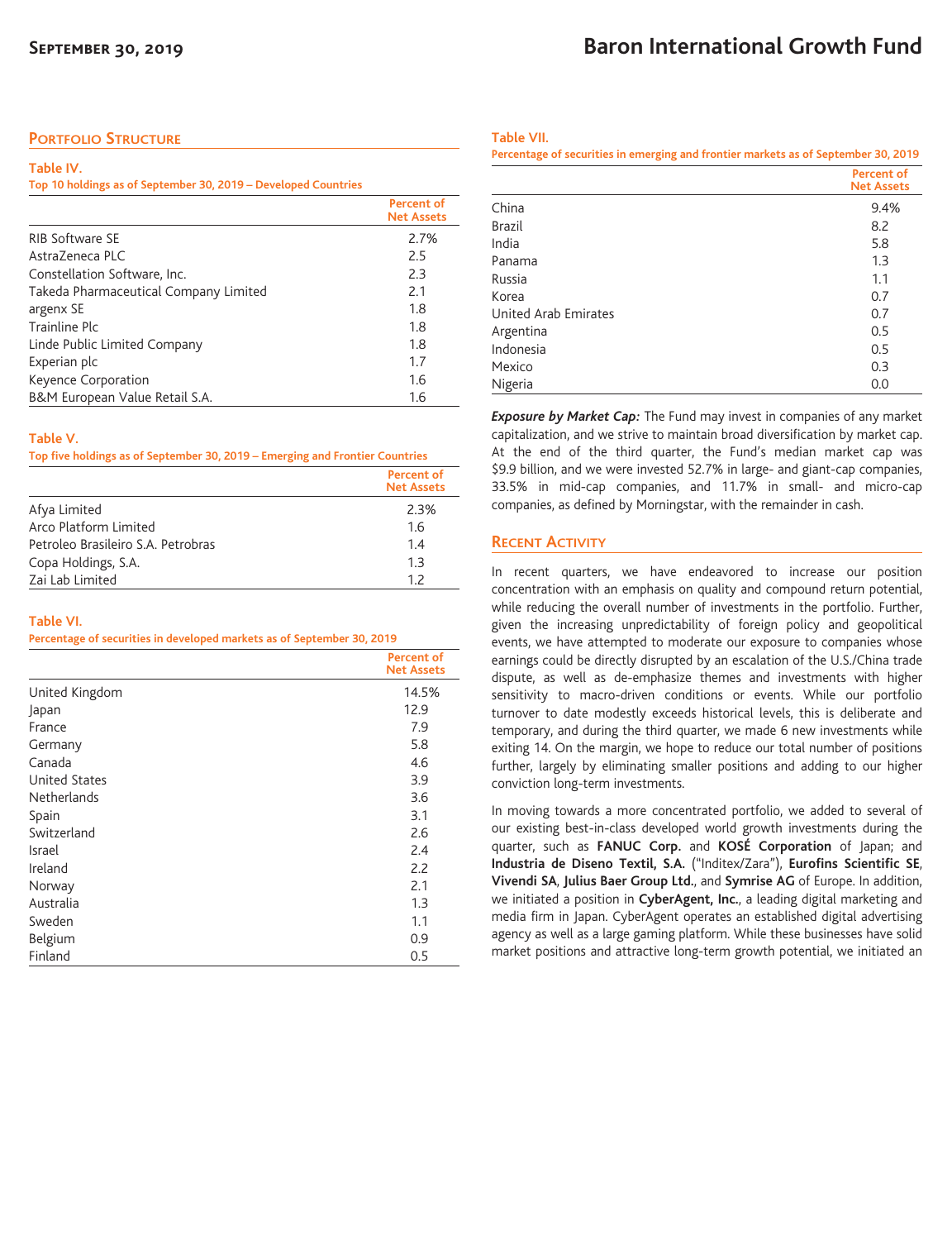## **Baron International Growth Fund**

investment based on the potential success of Abema TV, an emerging online video content platform in which the company has been aggressively investing, and which appears poised for an acceleration of active user growth and monetization in coming years. We define "Best-in-class" as well-managed, competitively advantaged, faster growing companies with higher margins and returns on invested capital and lower leverage that are leaders in their respective markets. Note that this statement represents our opinion and is not based on a third-party ranking.

During the quarter, we added most significantly to our investments in Brazil, initiating positions in **Afya Limited**, **Azul S.A.**, and **Banco Inter SA**, one of which was via an initial public offering. Afya is the leading medical education group in Brazil with 16 undergraduate and graduate campuses across 12 Brazilian states, while a pipeline of additional approvals has secured growth visibility for multiple years. Afya has transformed its industry through a unique technology platform and earns tuition fees from both undergraduate and graduate students, while also offering residency preparatory courses and continuing education programs through an online platform. While Afya is the industry leader, we believe it is still early in consolidating the market with an approximate 4% market share as of the company's recent IPO listing. The medical education market in Brazil is attractive as demand for doctors far exceeds constrained supply, driving pricing power for Afya well in excess of inflation. We believe Afya will add capacity and expand service offerings, and is well positioned to deliver earnings growth and value creation.

Azul is a leading low-cost airline operator in Brazil. Founded in 2008 by JetBlue founder David Neeleman, Azul is one of the world's most profitable airlines, with attractive long-term competitive advantages and many years of growth potential ahead. Azul has transformed Brazil's air traffic industry, focusing on secondary markets where it often is the sole operator, thereby creating new routes that have never existed, tapping into latent, pent-up demand, and gaining share from alternative modes of transportation. Further, unlike its principal domestic competitors, the company has the balance sheet strength to consistently invest in fuel efficient, modern aircraft which drives capacity and revenue expansion while reducing unit costs. While the investment case is attractive on its surface, we believe the recent shutdown of Avianca Brazil, a former local competitor with a 13% domestic share, and the recently announced air cargo agreement with **MercadoLibre, Inc.,** the country's leading e-commerce operator, are likely to accelerate the rate of operating margin expansion and earnings growth in the near term. Finally, we participated in the share offering of Banco Inter during the quarter, adding to our fintech/financial disruption theme and building on our existing investment in PagSeguro Digital Ltd. in the dynamic and attractive Brazilian fintech market. We have suggested that Brazil represents one of the most attractive markets for innovative cloud/internetbased, financial services and payment providers given the concentrated and high-cost oligopoly of legacy players that currently extract high fees and are vulnerable to disruption. Banco Inter began as a traditional bank, specializing in consumer-based loans. In recent years, the company has pivoted to an online retail strategy, offering free online checking accounts, as well as credit cards and other credit products, a menu of investment alternatives, and will soon launch a "superapp" to provide other non-bank services to its customers. Banco Inter is growing users at a fast pace due to its attractive products (i.e., zero cost deposits) and very high customer ratings (NPS score), driving low and attractive customer acquisition costs. In our view, Banco Inter's technology and data analytics engine, low-cost position, growing brand equity, and lead-time to market suggest a material competitive advantage in an early-stage and potentially huge market.

During the quarter, we exited several positions where a potential deterioration in operating fundamentals, rising competition, or adverse change in the regulatory environment led to declining conviction on our part, such as **TCS Group Holding PLC**, **Fresenius Medical Care AG and Co. KGaA**, **Mercari Inc.**, **China Tower Corporation Limited**, **Domino's Pizza Enterprises Ltd.**, and **YPF S.A.**

### **OUTLOOK**

In our second quarter letter, we stated that while this year's pivot to central bank accommodation, led by the U.S. Federal Reserve, was a clear support for global equities as well as international and EM economies and currencies, geopolitical and foreign policy risks remained heightened and could overwhelm such accommodation as the year progressed. Further, we suggested that the cadence of the strategic and trade confrontation between the U.S. and China remained the most important variable for the near-term outlook for global and international equity performance. Three months have passed, and investors basically remain on the same treadmill while international and EM equities have spent much of the year consolidating in a broad trading range following a recovery in January. Like last quarter, rising expectations of a U.S./China trade compromise were dashed in early August as the U.S. accused China of failing to honor a good faith commitment to purchase soybeans, and then immediately scheduled tariffs on the remaining \$300 billion of imported goods from China. This sparked a series of tariff and non-tariff escalation and hostile rhetoric on both sides: "Wash, Rinse, Repeat." The brief period of respite that followed as trade negotiators agreed to meet in October was punctured in the final days of the quarter by the Trump administration's threat of capital controls on U.S.-listed Chinese equities. All of the above injected uncertainty and contributed to fears of a global recession, as global equities ended the third quarter toward the low end of this year's trading range.

While the environment remains volatile and stocks appear hostage to such headlines, we see the recent rhetoric as a likely precursor to a compromise. First, we believe it is increasingly clear that extending tariffs further, particularly to the core of U.S. consumer goods that comprise the final \$300 billion bucket, would likely exert more harm on U.S. corporations and consumers than on China, while doing so would likely trigger further RMB depreciation, leaving U.S. constituents as the predominant losers. Second, further restricting the flow of high-technology components and semiconductors to China/Huawei will cause material disruption across the U.S. and global technology sector. Third, and perhaps most important as we near the Presidential election window, we believe it is critical for President Trump to fortify the midwestern vote, likely in the form of a massive soybean purchase commitment from China, as the midwestern swing states are likely to drive the 2020 election outcome. Finally, a year after China began a broad stimulus campaign, recent negative economic surprises appear more significant in the U.S. than in China or elsewhere. U.S. equities and the dollar have recently begun to underperform international counterparts, suggesting to us that it is an opportune time for the U.S. to reach a compromise. We reiterate that international economies and equities are substantially more sensitive to China's economic cycle and growth outlook than the U.S. is, and as such would likely benefit most from such a compromise.

While policy and politics are unpredictable, we view the window for a pre-election trade deal as the next three to six months. Should any such deal be announced, we believe investors' perception that global policymakers remain "behind the curve" would likely shift and begin to discount an